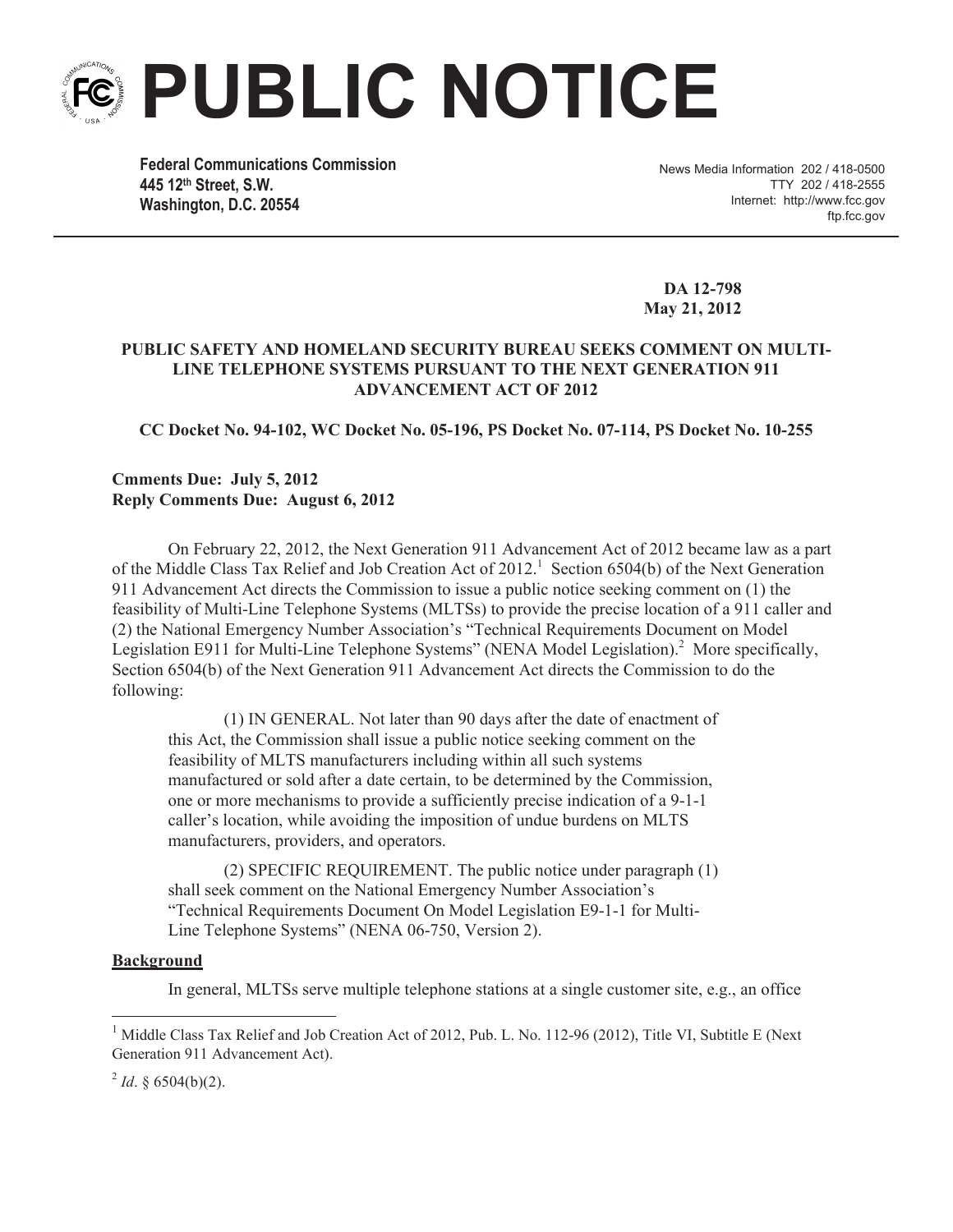building or a university campus, and allow the stations to be administered, managed and billed as a single entity for the customer.<sup>3</sup> When an emergency (*i.e.*, 911) call is placed from a station served by an MLTS, the Public Safety Answering Point (PSAP)<sup>4</sup> receiving the call will not always be able to identify the office, dormitory room, or other detailed location of the caller.<sup>5</sup> This problem is well known and has been the subject of several Commission proceedings.<sup>6</sup>

In the *E911 Scope Report and Order*, the Commission noted that "the lack of effective implementation of MLTS E911 could be an unacceptable gap in the emergency call system" but ultimately declined to adopt federal rules to address the issue, because the record demonstrated that state and local governments were in a better position to devise rules for their jurisdictions.<sup>7</sup> On the other hand, the Commission stated that it may re-visit the issue, depending upon whether states demonstrate a willingness to correct the problem.<sup>8</sup>

### **Feasibility of MLTS Manufacturers to Provide Precise 911 Location Information**

As directed by the Next Generation 911 Advancement Act, we seek comment on the feasibility of MLTSs to provide the precise location of a 911 caller, including any costs and technical issues that are

 $<sup>5</sup>$  The emergency calling system in the legacy wireline 911 system typically works as follows: When a caller dials</sup> 911 to place an emergency call, the serving local exchange carrier (LEC) uses the caller's telephone number to deliver the call to the correct PSAP. The caller's telephone number is sent to the PSAP, and the PSAP uses that number to automatically query a database to obtain the customer's address. The system works when the delivered number references the location from which the 911 call is placed. However, when the Public Switched Telephone Network (PSTN) delivers an emergency call from a station on an MLTS to the PSAP, the PSAP may receive the MLTS's outgoing trunk's telephone or circuit number, and not the emergency caller's station number. (In some cases, the MLTS station that placed the call will not even have its own telephone number.) As a result, a PSAP is oftentimes unable to locate an emergency call from a station on an MLTS.

<sup>6</sup> For a history of the Commission's actions concerning the compatibility of E911 with MLTSs, see Framework for Next Generation 911 Deployment, PS Docket No. 10-255, Notice of Inquiry, 25 FCC Rcd 17869 (2010); Public Notice, "Commission Seeks Comment About Status of State Action to Achieve Effective Deployment of E911 Capabilities for Multi-Line Telephone Systems (MLTSs)," 19 FCC Rcd 23801 (2004); Revision of the Commission's Rules to Ensure Compatibility with Enhanced 911 Emergency Calling Systems, CC Docket No. 94- 102, Report and Order and Second Further Notice of Proposed Rulemaking, 18 FCC Rcd 25340, 25361-62, ¶¶ 49-50 (2003) (*E911 Scope Report and Order*). *See also* Revision of the Commission's Rules to Ensure Compatibility with Enhanced 911 Emergency Calling Systems, CC Docket No. 94-102, IB Docket No. 99-67, Further Notice of Proposed Rulemaking, 17 FCC Rcd 25576, 25605-07, ¶¶ 82-85 (2002); and Revision of the Commission's Rules to Ensure Compatibility with Enhanced 911 Emergency Calling Systems, CC Docket No. 94-102, Notice of Proposed Rulemaking, 9 FCC Rcd 6170, 6170-73, ¶¶ 1, 8, 11 and 12 (1994).

7 *See E911 Scope Report and Order*, 18 FCC Rcd at 25361 ¶ 50.

8 *Id.* at 25365, ¶ 59.

<sup>&</sup>lt;sup>3</sup> The Next Generation 911 Advancement Act defines MLTS as a system comprised of common control units, telephone sets, control hardware and software and adjunct systems, including network and premises based systems, such as Centrex and VoIP, as well as PBX, Hybrid, and Key Telephone Systems (as classified by the Commission under part 68 of title 47, Code of Federal Regulations), and includes systems owned or leased by governmental agencies and non-profit entities, as well as for profit businesses. Next Generation 911 Advancement Act at § 6502(2); *cf*. NENA Model Legislation at 10.

<sup>&</sup>lt;sup>4</sup> See Next Generation 911 Advancement Act, § 6001(25) (referring to the definition of PSAP "as given such term in Section 222 of the Communications Act of 1934 (47 U.S.C. 222)."). Section 222(h)(4) of the Communications Act of 1934, as amended, defines a PSAP as "a facility that has been designated to receive emergency calls and route them to emergency service personnel." 47 U.S.C. § 222(h)(4); see also 47 C.F.R. § 64.3000(c).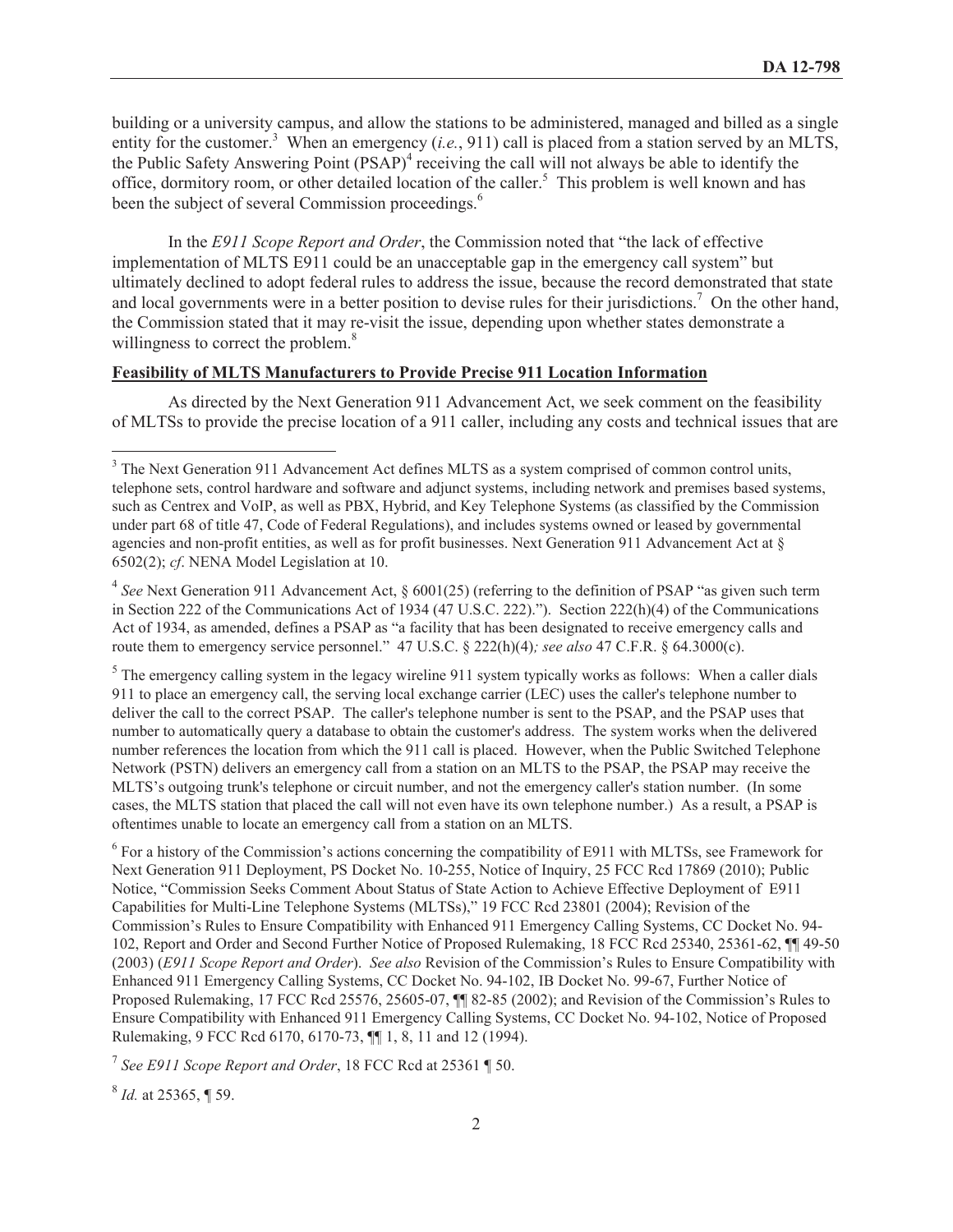associated with MLTSs offering E911 capabilities.<sup>9</sup> These costs may include hardware upgrades, software upgrades, customer service costs, decreased innovation and investment in services, market exit, liability concerns, as well as other potential costs. In addition, we seek comment on whether recent technological developments, such as changes in IP-technology, have made it less burdensome for MLTS providers and manufacturers to offer E911 service. As directed by the Next Generation 911 Advancement Act, we seek comment on the feasibility of MLTS manufacturers to include within all of their systems manufactured or sold after a date certain, one or more mechanisms to provide a precise indication of a 911 caller's location. If it is feasible to do so, we seek comment on an appropriate date certain.

To establish a baseline from which to calculate the benefits and costs of extending E911 service requirements to MLTS manufacturers and operators, we seek comment on the number of firms and subscribers that would be affected; the number of firms that currently provide E911 service for MLTS; the projected growth in use of MLTS, including any growth in the use of MLTS to the exclusion of services that are required to comply with the Commission's E911 rules; and the number of MLTS 911 calls that are placed annually.

We seek comment on the appropriate manner to calculate the benefits that would result from extending E911 service requirements to MLTS. These benefits may include decreased response times for emergencies; reductions in property damage, the severity of injuries and loss of life; and the increase in the probability of apprehending criminal suspects. Potential benefits many also include less tangible and quantifiable factors, such as an increased sense of security. We seek comment on how these intangibles should be accounted for in any analysis.

#### **NENA Model Legislation**

The NENA Model Legislation was designed to encourage states to adopt standards and regulations that serve to improve the precision of 911 location information in an MLTS environment.<sup>10</sup> Recently, NENA noted that changes in IP technology have made it necessary to update the Model Legislation.<sup>11</sup> The NENA Model Legislation also recommends that the Commission undertake several specific actions. We seek comment on those recommendations and on the NENA Model Legislation more generally.

<sup>&</sup>lt;sup>9</sup> We note that the Commission has previously stated that "[r]equiring MLTS to be E911 capable presents a set of issues and requirements beyond those implicated by non-multi-line systems, and involves coordination among a multitude of parties." *See E911 Scope Report and Order*, 18 FCC Rcd at 25366 ¶ 61 (observing that, for a successful and timely rollout of MLTS E911 services, certain key players – namely, the wireline E911 service provider (typically the LEC) and the requesting PSAP – must be capable of supporting MLTS emergency capabilities)). E911 transmits caller identification and location information to the PSAP. E911 also routes calls to the appropriate PSAP. The E911 network performs these tasks by using the following features: automatic number identification (ANI); selective routing (SR); and automatic location information (ALI). With these features, calls made from a residence easily identify the caller's emergency response location. These features alone, however, would not reveal the location of emergency calls originating from a MLTS. While each telephone within the organization served by a MLTS has a unique telephone number or extension that the MLTS recognizes for directing internal traffic and inbound calls, outbound external calls may not have a unique identifier, and therefore may be unable to transmit complete 911 information. *See id*. at 25366 n.207.

<sup>&</sup>lt;sup>10</sup> See http://www.nena.org/?page=MLTS\_PBX (last visited May 3, 2012) (introduction to NENA's MLTS-PBX Project, "Multi-Line Telephone System & Private Branch Exchange," web page).

<sup>11</sup> *See* NENA Model Legislation, *available at* http://www.nena.org/resource/collection/C9292FAF-6B47-4CEB-83D1-3982DBE77186/NENA\_06-750\_v3\_MLTS\_Model\_Legislation.pdf, at 6 (last visited May 3, 2012).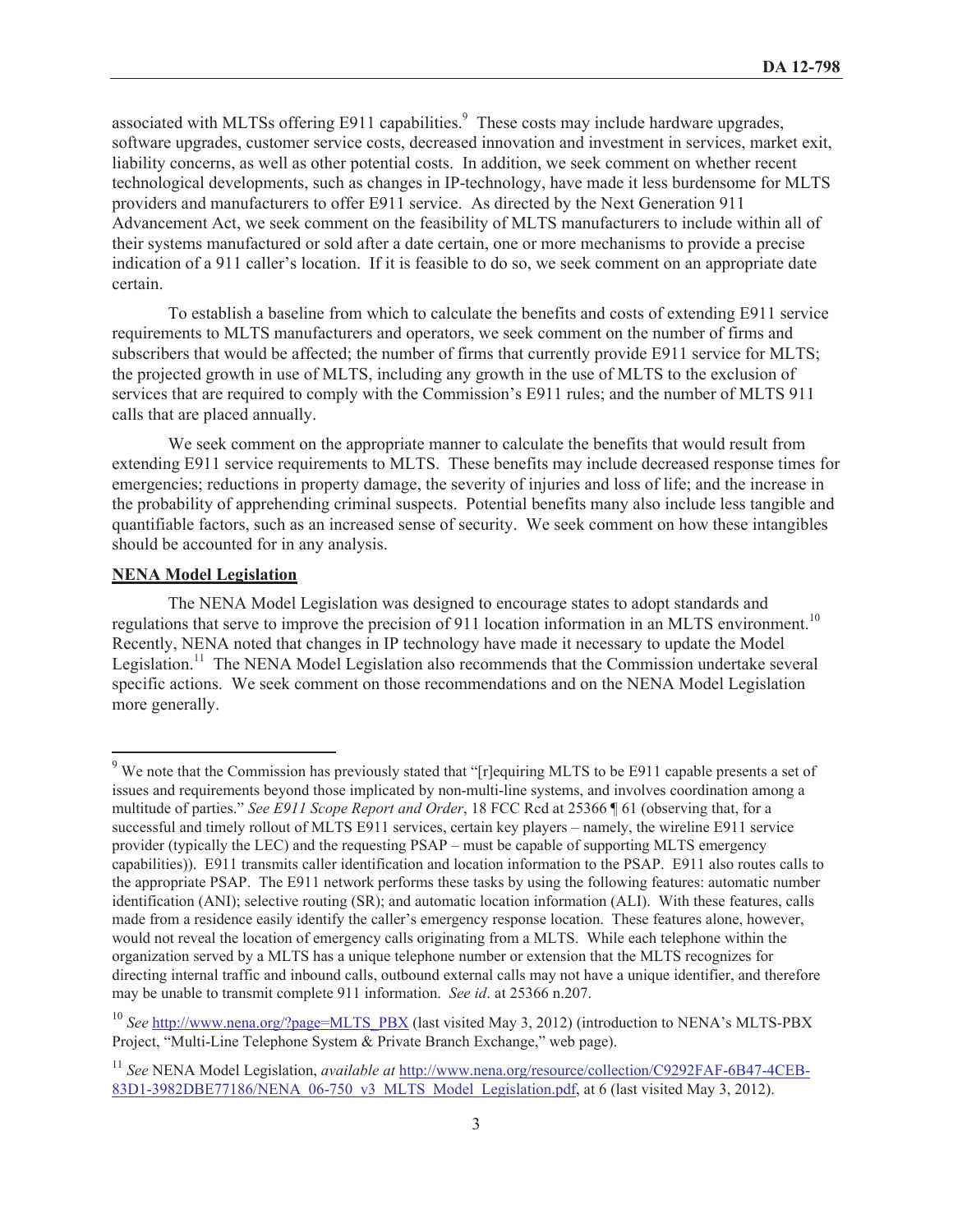First, the NENA Model Legislation recommends that the FCC incorporate MLTS E911 requirements into the Commission's Part 68 rules.<sup>12</sup> The Commission's Part 68 rules identify the technical criteria for Terminal Equipment (TE).<sup>13</sup> Since MLTSs are classified as TE, MLTSs must comply with the FCC's Part 68 rules; however, the Commission's Part 68 rules do not require TE to support E911 services.<sup>14</sup> We seek comment on whether the Commission should modify its Part 68 rules to include E911 requirements for MLTS.

Second, according to the NENA Model Legislation, "to improve the uniformity of E9-1-1 service, regulators will need to be proactive in encouraging industry to develop needed standards. The FCC should be encouraged to take the lead in the effort."<sup>15</sup> Accordingly, we request information on any related standards efforts that are currently underway. If there is a need for additional standards, we seek comment on what entity should set and update those standards, or assist in their coordination?<sup>16</sup> Should the standards be national or set on a state-by-state basis? Should the Commission develop a set of best practices? Alternatively, should the Commission adopt deadlines or timetables for the implementation of standards? Do MLTS manufacturers have an incentive to rapidly deploy E911 solutions? If so, what are those incentives? Should the Commission defer regulatory action until standards are more fully complete?

#### **Procedural Matters**

Pursuant to sections 1.415 and 1.419 of the Commission's rules, 47 CFR §§ 1.415, 1.419, interested parties may file comments on or before the dates indicated on the first page of this document. Comments may be filed using the Commission's Electronic Comment Filing System (ECFS). *See Electronic Filing of Documents in Rulemaking Proceedings*, 63 FR 24121 (1998).

- Electronic Filers: Comments may be filed electronically using the Internet by accessing the ECFS: http://fjallfoss.fcc.gov/ecfs2/.
- Paper Filers: Parties who choose to file by paper must file an original and one copy of each filing. If more than one docket or rulemaking number appears in the caption of this proceeding, filers must submit two additional copies for each additional docket or rulemaking number.

Filings can be sent by hand or messenger delivery, by commercial overnight courier, or by firstclass or overnight U.S. Postal Service mail. All filings must be addressed to the Commission's Secretary, Office of the Secretary, Federal Communications Commission.

<sup>&</sup>lt;sup>12</sup> NENA Model Legislation at 11.

<sup>&</sup>lt;sup>13</sup> Part 68 of the Commission's rules define TE as "communications equipment located on customer premises at the end of a communications link, used to permit the stations involved to accomplish the provision of telecommunications or information services." 47 C.F.R. Part 68.

 $14$  The Commission has previously determined that "revising Part 68...would be inconsistent with its conclusion that the states are in a better position to determine the manner in which E911 should be deployed in a particular locality." *E911 Scope Report and Order and Second FNPRM*, 18 FCC Rcd at 25366-67, ¶ 62; *see also* above Background Section, citing *E911 Scope Report and Order and Second FNPRM*, 18 FCC Rcd at 25361 ¶50.

<sup>&</sup>lt;sup>15</sup> NENA Model Legislation at 19.

<sup>&</sup>lt;sup>16</sup> We note that NENA's Model Legislation states that "[s]pecific standards should not be encoded in the [FCC's] rules" and that "the administrative burden for regulators to keep up with such changes would be excessive." NENA Model Legislation at 18.